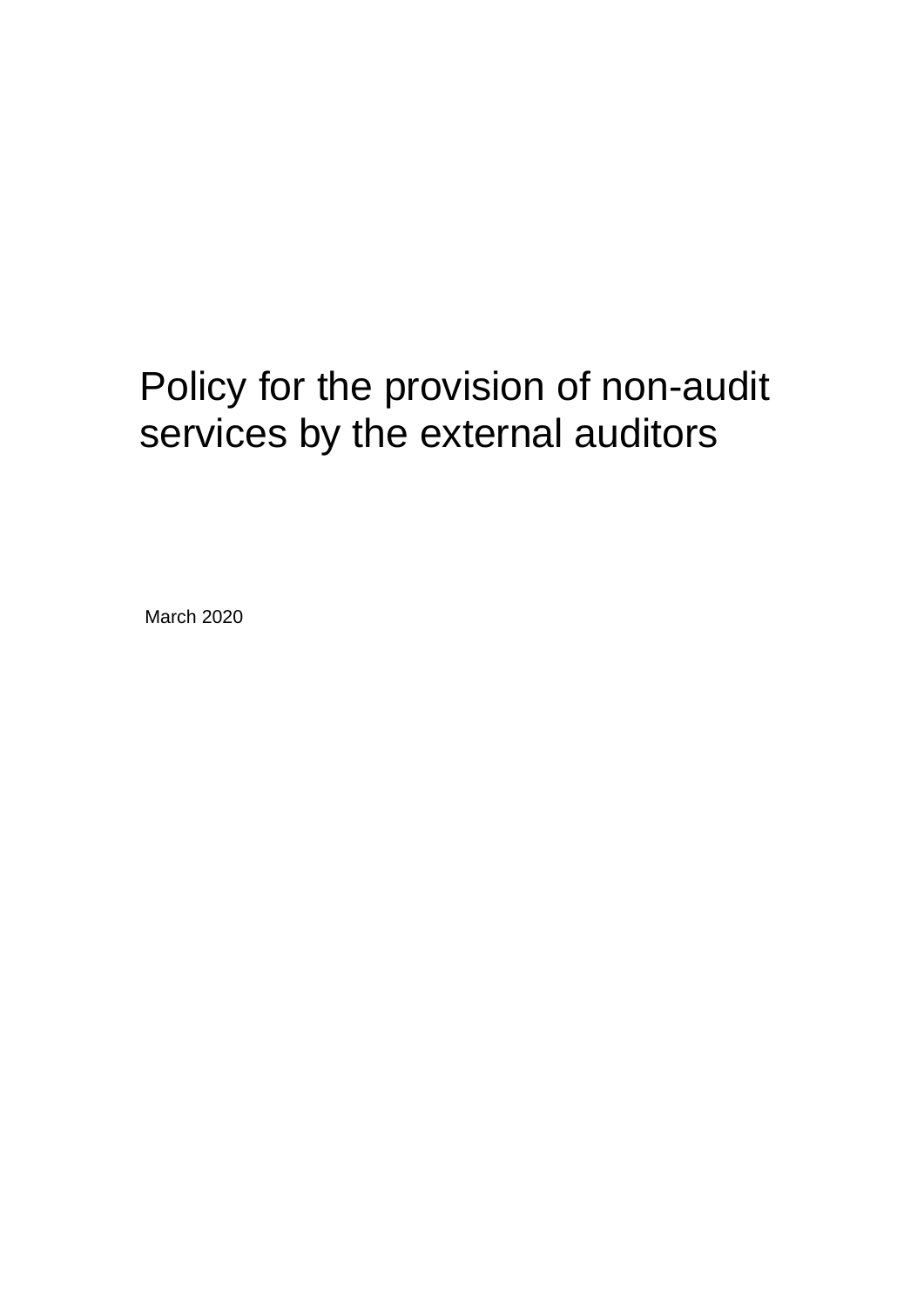# **Table of Contents**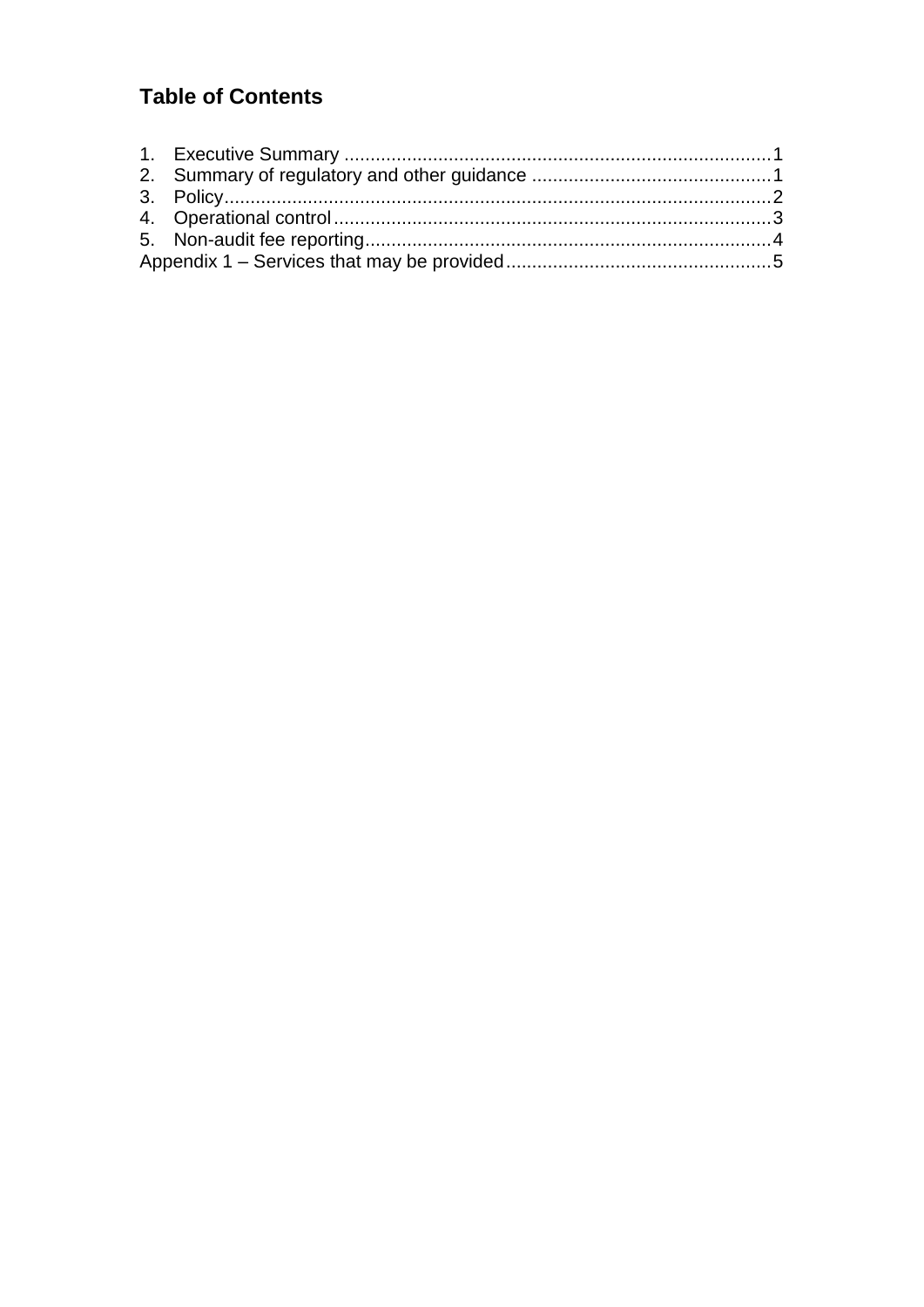## <span id="page-2-0"></span>**1. Executive Summary**

This policy defines the non-audit services that can be provided by the group auditors subject to pre-approval by the Audit Committee. The policy seeks to ensure compliance with:

- The Corporate Governance Code 2018;
- The FRC's Ethical Standard 2019; and
- EU Audit Regulations.

Only services that are included on the list of permitted services set out in the appendix to this policy may be provided by the auditors. The provision of any such services must be approved by the Audit Committee (or in exceptional and urgent circumstances the Audit Committee Chair) before delivery of the service commences.

Services that are expected to be provided on a recurring basis must be preapproved annually by the Audit Committee.

Fees for non-audit services must not exceed 70% of the average audit fee for the previous three financial years.

#### **Operational control**

The Policy sets out how it will operate in practice and the criteria that will be applied in determining what constitutes exceptional circumstances. In summary proposals for non-audit services will be coordinated by Group Financial Control and submitted to the Audit Committee for approval in line with its normal cycle. Urgent requests might require ad-hoc meetings for approval.

#### **Non-audit fee reporting**

Full analyses of all services undertaken by the auditors will be provided biannually to the Audit Committee.

## <span id="page-2-1"></span>**2. Summary of regulatory and other guidance**

This policy takes account of the following regulations and guidance:

#### **Corporate Governance Code 2018**

The Corporate Governance Code 2018 includes the following matters in the role and responsibilities of the Audit Committee:

- reviewing and monitoring the external auditor's independence and objectivity;
- developing and implementing policy on the engagement of the external auditor to supply non-audit services, ensuring there is prior approval of non-audit services, considering the impact this may have on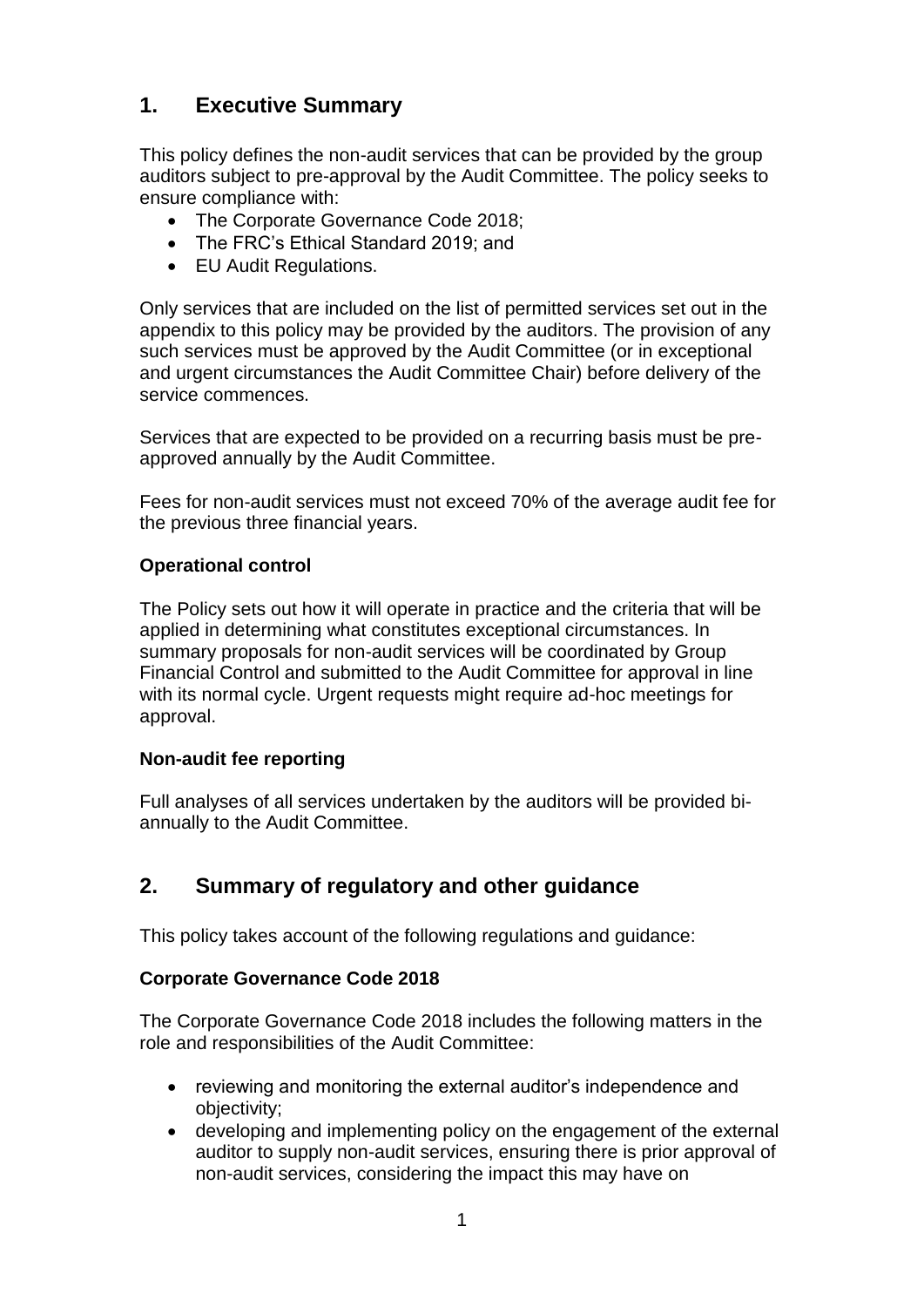independence, taking into account the relevant regulations and ethical guidance in this regard, and reporting to the board on any improvement or action required;

This policy seeks to address those requirements.

### **FRC Revised Ethical Standard 2019**

The FRC's Ethical Standard 2019 sets out a list of non-audit services that are permitted to be provided to Public Interest Entities ('PIE's, which includes listed companies and their subsidiaries) by the auditor firm. Services that are not included on this list may be not provided by the auditor firm. The list of permitted services is included as an appendix to this policy.

## **EU Audit Regulations**

The EU Regulations introduced a cap on the level of fees that could be incurred for permitted non-audit services, other than those required by Law or Regulation. The cap restricts such fees in any year to 70% of the average of the previous 3 years' audit fees.

#### **Other**

Guidance provided by bodies in the UK with an interest in Corporate Governance such as the Pensions Investment Research Consultants Ltd (PIRC) and Institutional Shareholder Services (ISS), state the importance of monitoring the level of non-audit fees as a percentage of audit fees as a means of assessing independence issues.

#### **Companies Act**

The Companies Act requires disclosure of fees paid to the group's auditors. The Act sets out defined categories of services for which separate disclosure of fees must be made, although most of the categories defined in the Act will be prohibited for PIEs under the new Ethical Standard.

## <span id="page-3-0"></span>**3. Policy**

The group's auditor must not be engaged to perform any non-audit service unless this has been pre-approved by the Audit Committee.

Only services permitted by the FRC's Ethical Guidance may be procured from the auditor. The list of permitted services is attached at Appendix 1.

The following services are expected to be performed on an annual basis by the auditor. The Audit Committee will provide advance approval for such services at the meeting at which it reviews the fees for non-audit services for the previous year (e.g. the services for 2020/21 are approved at the Audit Committee meeting in March 2020):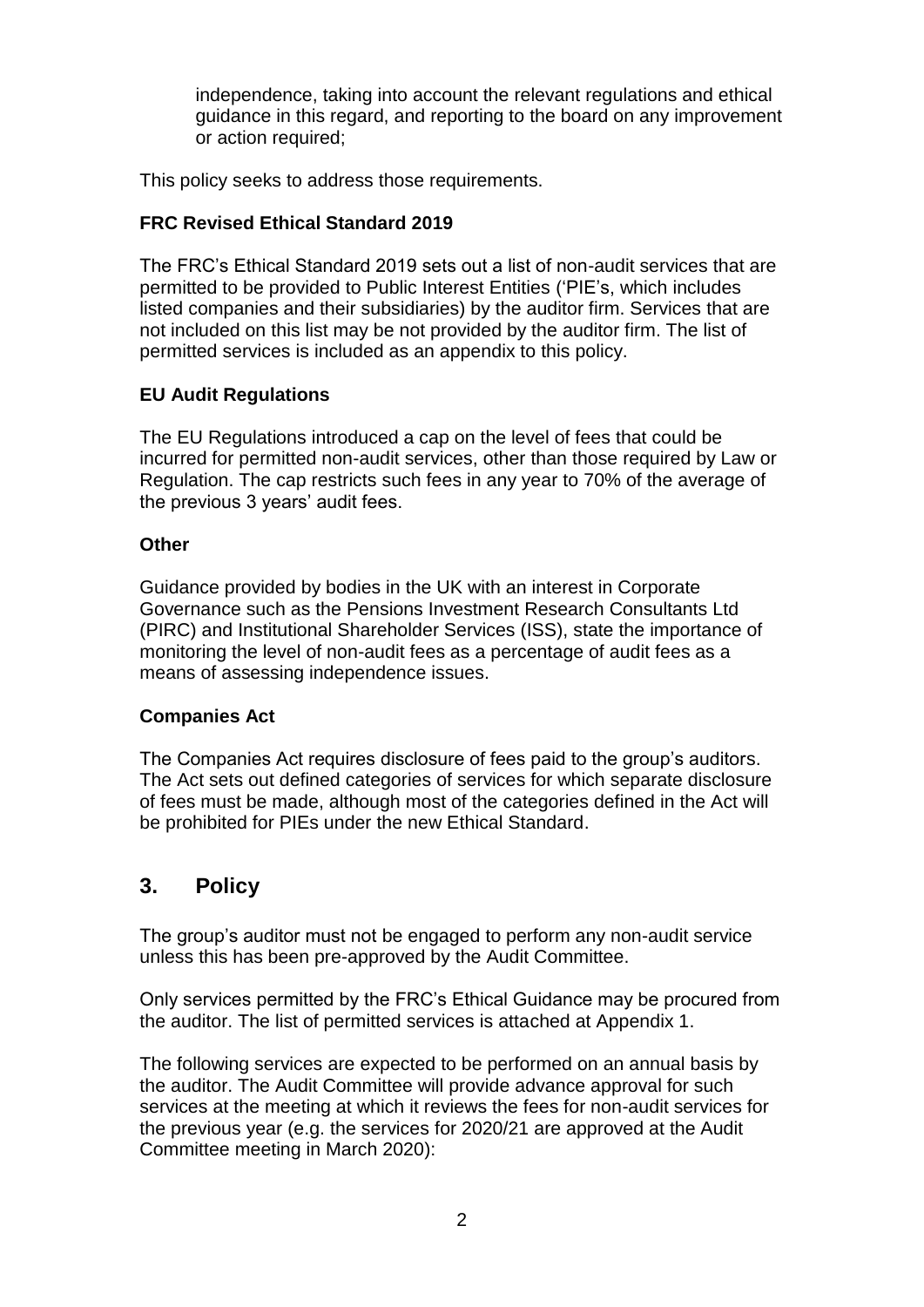| <b>Service</b>                                 | <b>Category in</b><br>the Ethical<br><b>Standard</b> |
|------------------------------------------------|------------------------------------------------------|
| Audit of sections 1&2 of the STW and HD Annual |                                                      |
| <b>Performance Reports</b>                     |                                                      |
| Review of ST Plc interim report                |                                                      |
| Covenant reporting                             | 12                                                   |
| EMTN update agreed upon procedures             | 8                                                    |

The pre-approved services above will not result in a breach of the 70% cap on non-audit services.

All other services must be approved by the Audit Committee before the audit firm is engaged to perform the service. In exceptional circumstances, where urgent approval is required and the fee for the service is less than £100,000, the Chair of the Audit Committee may provide approval but this must be ratified by the full Committee at its next meeting. Before approving such services the Audit Committee will confirm that the 70% cap would not be breached.

## <span id="page-4-0"></span>**4. Operational control**

The following controls are in place in order to ensure compliance with this policy.

Where group companies wish to engage the auditors for a non-audit service, a request for pre-approval, must be sent to Group Financial Control who will review the request and confirm whether:

- the service is a permitted service:
- the fee for the service will not result in the fees for non-audit services for the year exceeding 70% of the average of the previous three years' audit fees.

If these criteria are met a request for pre-approval will be submitted to the next Audit Committee meeting. If it is essential that the service starts before the next Audit Committee meeting is scheduled to take place then Company Secretariat will convene an ad-hoc meeting of the Audit Committee to consider the request.

Each request for approval must set out:

- The nature of the service to be performed;
- The reason why the auditor should be appointed to perform the service;
- Which category of permitted service the proposed work falls under;
- The proposed fee for the service; and
- Confirmation that the service will not result in a breach of the 70 % cap.

In exceptional circumstances i.e. if:

- the provision of the service is urgent;
- no other firm can realistically provide the service;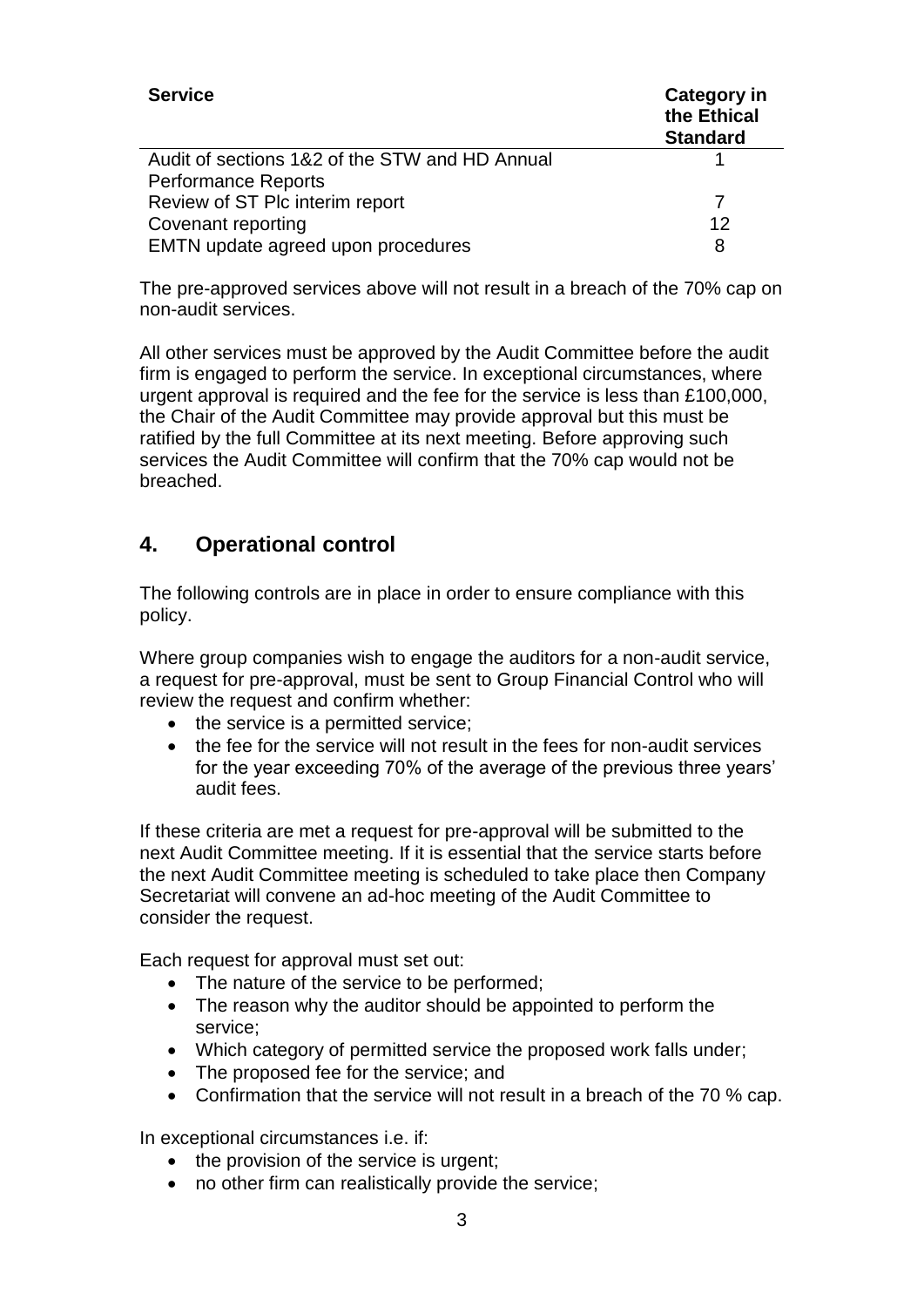- the proposed fee for the service is less than £100,000; and
- a quorate Audit Committee meeting cannot be convened before the service is required,

then the Audit Committee Chair may approve the provision of the service. Any such approval must be ratified at the next Audit Committee meeting.

The Audit Partner will be informed that the service has been approved and work may commence.

## <span id="page-5-0"></span>**5. Non-audit fee reporting**

Management will submit a full analysis of non-audit services and fees to the Audit Committee bi-annually. The analysis will set out each non-audit engagement approved since the previous report, the fee for the service and confirmation that the 70% cap has not been breached.

The purpose of this report is to facilitate the Audit Committee's monitoring of the level of non-audit services. All services detailed on the report will have been previously approved by the Audit Committee.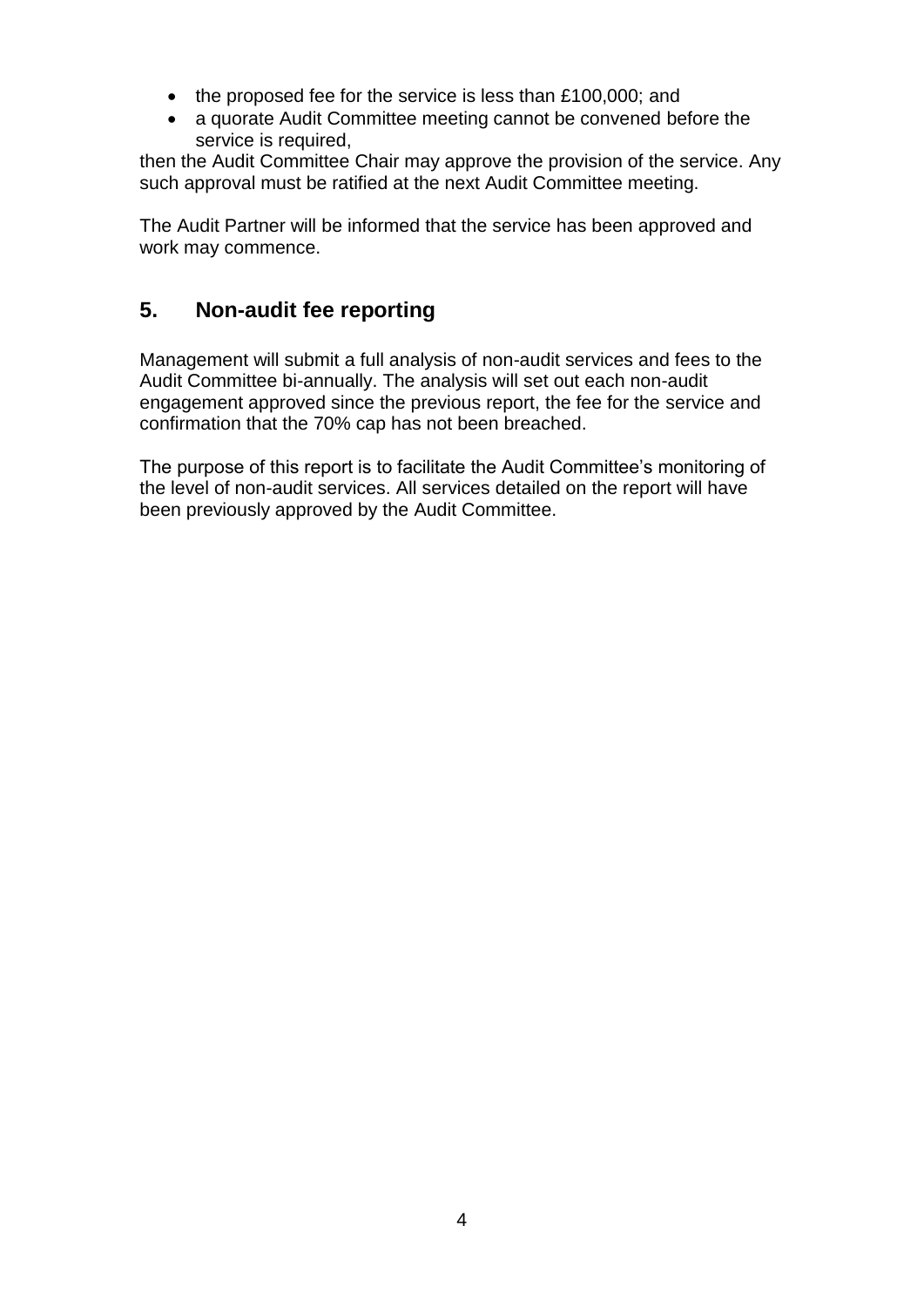|  |  | Appendix 1 - Services that may be provided |  |  |  |  |
|--|--|--------------------------------------------|--|--|--|--|
|--|--|--------------------------------------------|--|--|--|--|

<span id="page-6-0"></span>

| Category | Type of non-audit service                                                                                                                                                                                                                                                                                                                                                                                                                                                                                                                                                                                      | <b>Counts</b><br>towards cap |
|----------|----------------------------------------------------------------------------------------------------------------------------------------------------------------------------------------------------------------------------------------------------------------------------------------------------------------------------------------------------------------------------------------------------------------------------------------------------------------------------------------------------------------------------------------------------------------------------------------------------------------|------------------------------|
|          | Reporting required by a competent authority or regulator under UK law or regulation<br>E.g. Reporting to Ofwat on regulatory financial statements;                                                                                                                                                                                                                                                                                                                                                                                                                                                             | No                           |
| 2        | In the case of overseas subsidiaries, reporting required by law or regulation in that jurisdiction where<br>the auditor is required to undertake that engagement.                                                                                                                                                                                                                                                                                                                                                                                                                                              | <b>No</b>                    |
| 3        | Reporting on internal financial controls when required by law or regulation.                                                                                                                                                                                                                                                                                                                                                                                                                                                                                                                                   | No                           |
| 4        | Reporting on the iXBRL tagging of financial statements in accordance with the European Single<br>Electronic Format for annual financial reports.                                                                                                                                                                                                                                                                                                                                                                                                                                                               | <b>No</b>                    |
| 5        | Reports, required by or supplied to competent authorities/regulators supervising the audited entity,<br>where the authority/regulator has either specified the auditor to provide the service or identified to the<br>entity that the auditor would be an appropriate choice for service provider.                                                                                                                                                                                                                                                                                                             | No                           |
| 6        | Services which support the entity in fulfilling an obligation required by UK law or regulation, including<br>listing requirements where:<br>the provision of such services is time critical;<br>$\bullet$<br>the subject matter of the engagement is price sensitive; and<br>$\bullet$<br>it is probable that an objective, reasonable and informed third party would conclude that the<br>$\bullet$<br>understanding of the entity obtained by the auditor for the audit of the financial statements is<br>relevant to the service, and where the nature of the service would not compromise<br>independence. | <b>Yes</b>                   |
| 7        | Reviews of interim financial information; and providing verification of interim profits not otherwise<br>required by law or regulation.                                                                                                                                                                                                                                                                                                                                                                                                                                                                        | Yes                          |